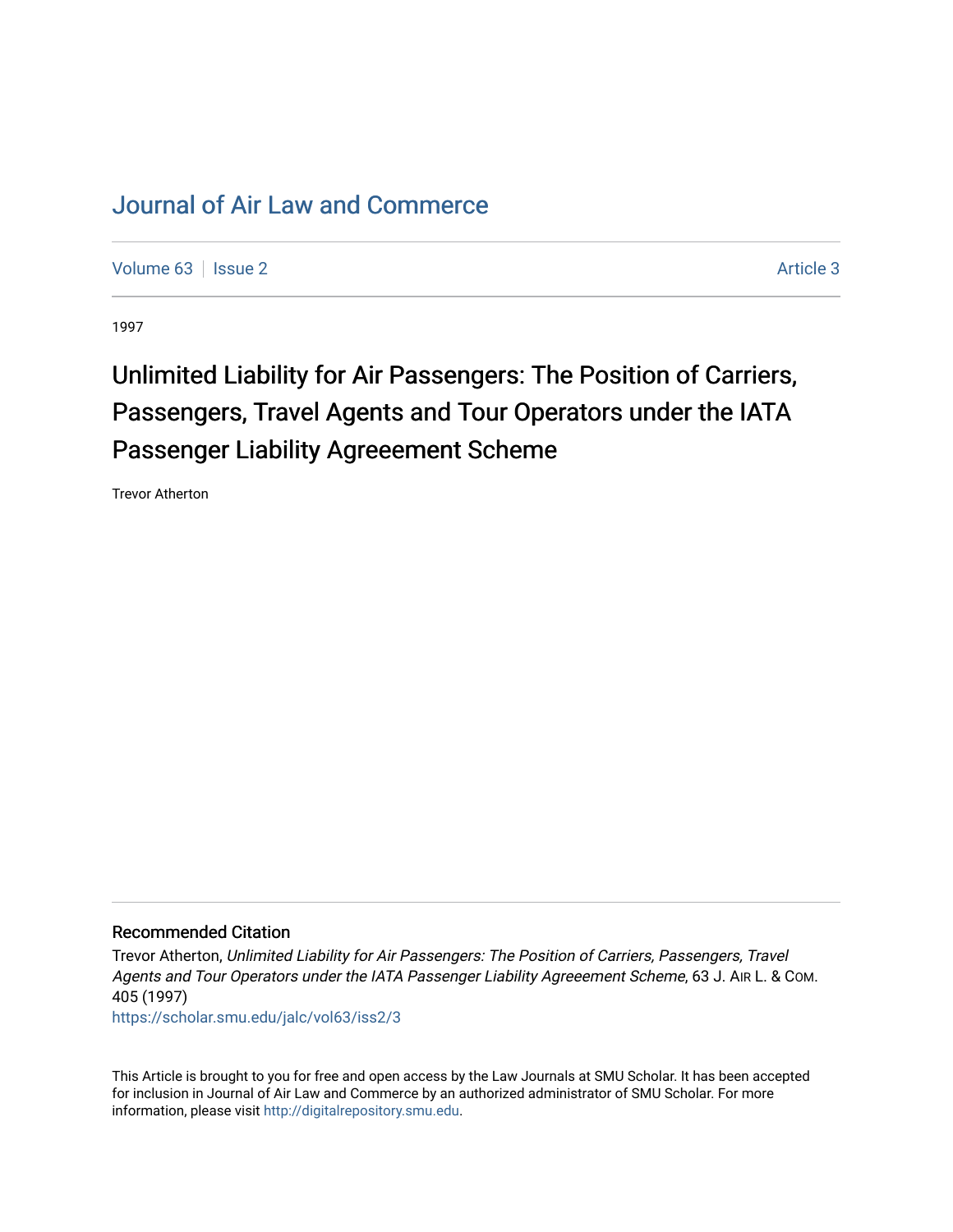# **UNLIMITED LIABILITY FOR AIR PASSENGERS: THE POSITION OF CARRIERS, PASSENGERS, TRAVEL AGENTS AND TOUR OPERATORS UNDER THE IATA PASSENGER LIABILITY AGREEMENT SCHEME**

TREVOR ATHERTON\*

# I. INTRODUCTION

**ATA HAS** BYPASSED the inertia of inter-governmental multilateral negotiations and has introduced a radical scheme to reform several key problems of the Warsaw System. In **1995, IATA** obtained unanimous approval from its member carriers for the Intercarrier Agreement on Passenger Liability **(IIA).** The preamble to the agreement acknowledged that although the "Warsaw Convention system is of great benefit to international air transportation" the "Convention's limits of liability, which have not been amended since **1955,** are now grossly inadequate in most countries."'

#### **A.** IIA

Under the **IIA,** the carriers agreed:

**(1)** To undertake action to waive the limitation of liability on recoverable compensatory damages in Article 22 paragraph **1** of the Warsaw Convention as to claims for death, wounding or other bodily injury of a passenger within the meaning of Article **17** of the Convention so that recoverable compensatory damages may be determined and awarded **by** reference to the law of the domicile of the passenger.

(2) To reserve all available defenses pursuant to the provisions of the Convention; nevertheless, any carrier may waive any defense, including any defense up to a specified monetary amount

**<sup>\*</sup>** B. Com., L.L.B. (Honors), **M.S.C.** (Tourism Management), L.L.M. (Tourism Law); Lawyer Australia, England, Wales, Cambodia; Director, Centre for Tourism Law and Policy, Bond University; Consultant to Baker **&** McKenzie, Sydney.

**I** IATA Intercarrier Agreement on Passenger Liability, pmbl., Oct. 31, 1995 [hereinafter IIA].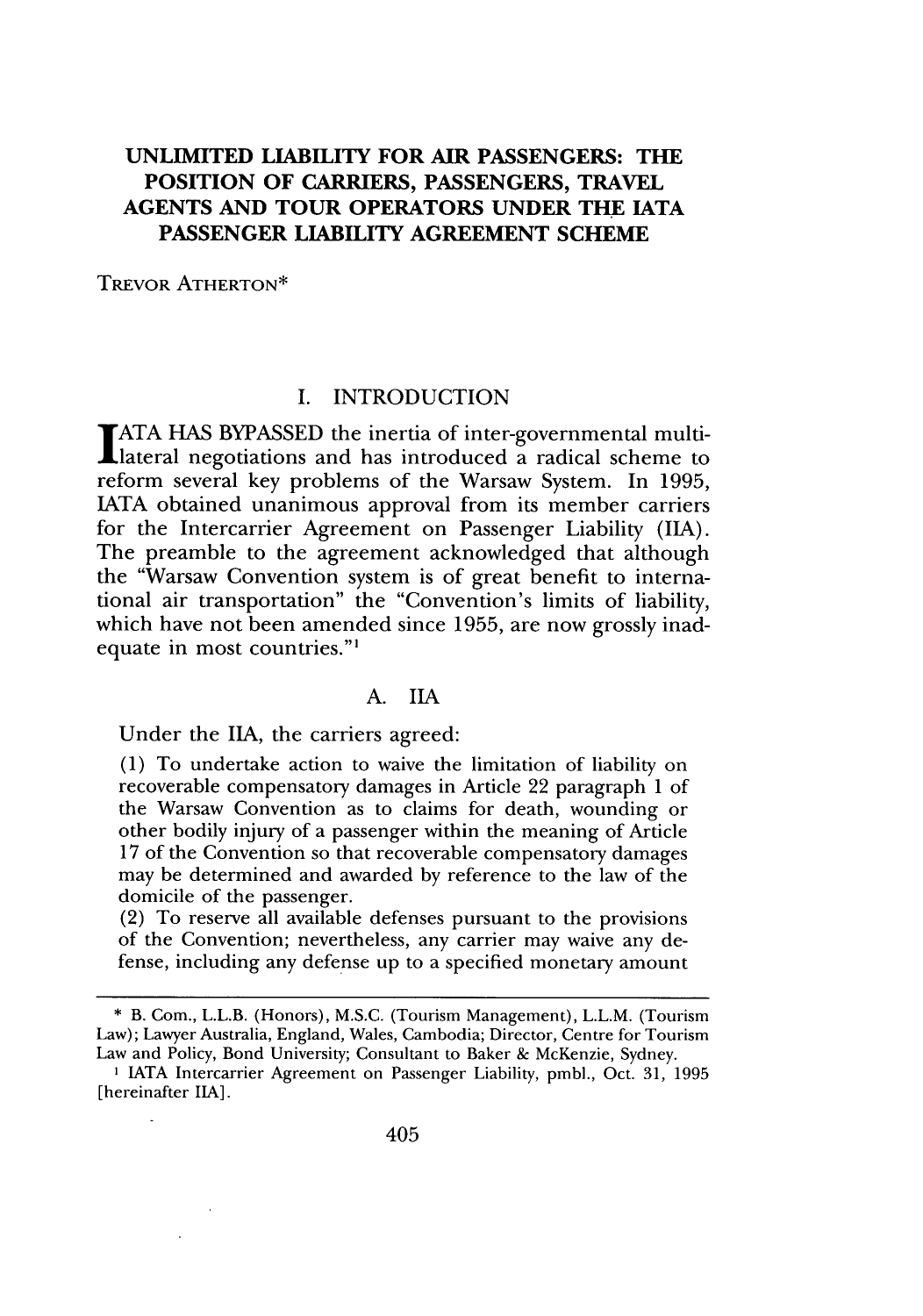of recoverable compensatory damages, as circumstances may  $\frac{1}{2}$  warrant.<sup>2</sup>

#### B. MIA

Following approval of the European Union (EU) and United States' regulatory authorities, the Agreement on Measures to Implement the IATA Intercarrier Agreement (MIA) was declared effective on February 14, 1997. Under the MIA, signatory carriers<sup>4</sup> agree to incorporate into their conditions of carriage and tariffs the following provisions:

- I. [Mandatory]
	- (1) [The carrier] shall not invoke the limitation of liability in Article 22(1) of the Convention as to any claim for recoverable compensatory damages arising under Article 17 of the Convention.
	- (2) [The carrier] shall not avail itself of any defense under Article  $20(1)$  of the Convention with respect to that portion of such claim which does not exceed 100,000 SDR **• \* ,** [II. (2) provides the option of setting different limits for different routes subject to government approval]
	- (3) Except as otherwise provided in paragraphs 1 and 2 hereof, [the carrier] reserves all defenses available under the Convention to any such claim **...**
- II. [Optional]
	- (1) [The carrier] agrees that subject to applicable law, recoverable compensatory damages for such claims may be determined by reference to the law of the domicile or permanent residence of the passenger.

This Article examines the impact of the scheme on carriers, passengers, and intermediaries, such as travel agents and tour operators. It finds that although the scheme has adopted an innovative self-regulatory approach to introducing long overdue reforms, further work is required to ensure that it achieves its

 $2$  *Id.* **11** & 2.

**<sup>&</sup>quot;** For an analysis of the issues in the U.S. Department of Transportation approval see A.J. Harakas, *The Status of the Warsaw Convention Limits on Liability-The International Air Transport Association and Air Transport Association of America File Applications with the U.S. DOT for Approval of the Intercarrier Agreement and Implementing Agreement of Passenger Liability*, THE AVIATION QUARTERLY, Oct. 1996, at 115-123.

<sup>4</sup> Forty-seven carriers have signed. For an updated list see the IATA home page: <http://www.iata.org/>.

**<sup>5</sup>**Agreement on Measures to Implement the IATA Intercarrier Agreement, May 1996, pts. I and II [hereinafter MIA].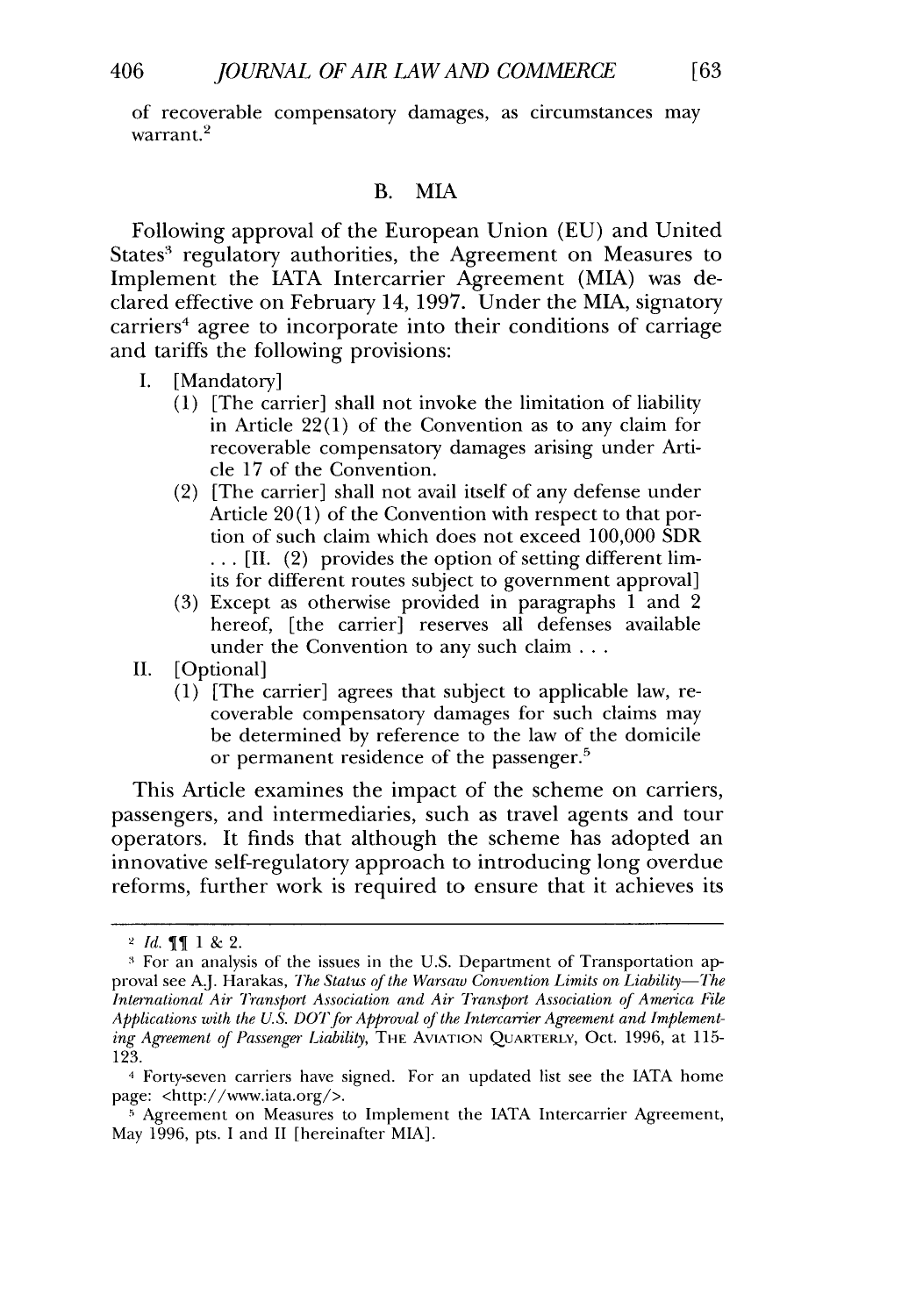objectives for carriers and passengers and does not expose innocent travel agents and tour operators to unlimited liability for the safety of air transport.

#### II. WARSAW SYSTEM

# A. WARSAW CONVENTION 1929

Air carriers' liability is generally determined by the principles of the *Convention for the Unification of Certain Rules Relating to International Transportation by Air* (Warsaw Convention 1929), which was signed at Warsaw in 1929 and came into force on February 13, 1933.6 It has been ratified by 127 countries and, in this respect, is the world's most successful private law treaty.7

The original objectives of the Warsaw Convention were to achieve international uniformity in air carriers' liability and documentation for air transportation.8 It introduced a uniform system of strict but limited liability for passengers, baggage,<sup>9</sup> and cargo. Uniformity was desirable to facilitate transactions across borders, languages and cultures, and to avoid interminable conflicts of law problems. Liability was made strict to avoid the problems of proving fault and to compensate for the imposition of limits on claims. It was argued that it was necessary to limit claims, otherwise, a single disaster could bankrupt a carrier and insurance would be too expensive for carriers or for passengers if added to the price of each ticket. Advances in technology, safety, and insurance have undermined the latter arguments, and the Warsaw System has evolved through a series of increased limits to various attempts to remove the limits altogether. **<sup>10</sup>**

**<sup>6</sup>** Convention for the Unification of Certain Rules Relating to International Carriage by Air, Oct. 12, 1929, 49 Stat. 3000, 137 L.N.T.S. 11 [hereinafter Warsaw Convention].

*<sup>7</sup> See* H. Caplan, *Modernizing the Warsaw System: A Protocol on New Convention,* **THE** AVIATION QUARTERLY, Oct. 1996, at 138.

*<sup>8</sup> See* Warsaw Convention, *supra* note 6, pmbl.

**<sup>9</sup>** The term "baggage" rather than "luggage" is used throughout the Warsaw Convention, CACLA, and IATA Resolutions and air travel documentation although the two terms appear to have identical meanings.

*<sup>10</sup>See* E. **GIEMULLA ET AL.,** WARSAW CONVENTION, Introduction (Kluwer Law Int'l).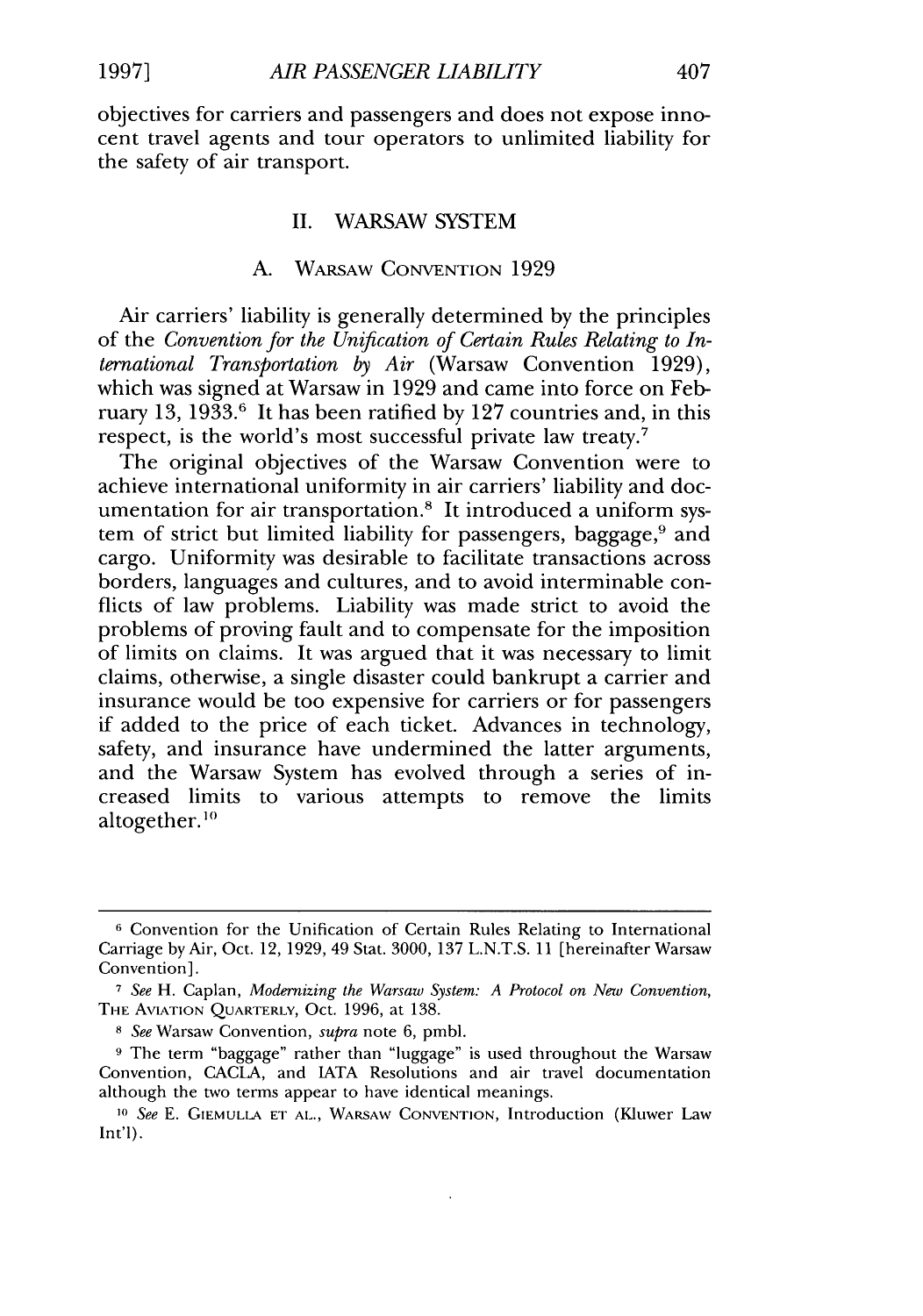# B. KEY AMENDMENTS: HAGUE PROTOCOL OF 1955, GUADALAJARA CONVENTION 1961

There was no mechanism in the Warsaw Convention to increase the limits in order to keep abreast of inflation and other factors. However, as inflation devalued the limits in real terms, the aviation industry spread to more and more diverse countries so that it became more difficult to achieve consensus among nations regarding revised limits. Sufficient consensus was reached under the Hague Protocol of 1955, which doubled the limits under for the wide acceptance of the Warsaw Convention and amended it to solve various other problems that had emerged.<sup>11</sup>

The Guadalajara Supplementary Convention of 1961 (Guadalajara Convention) further amended the Warsaw System to cover journeys performed by several carriers (interlining) and provided that passengers could sue either the contracting carrier or the actual carrier or both, but the total liability remained subject to the limits. $12$ 

There have been numerous other proposals and schemes to increase or avoid the limits on liability. Many of these are found in various other agreements, conventions, and protocols. Thus, the "uniform" Warsaw System now varies from country to country, depending upon which of these have been adopted. Liability also varies from carrier to carrier as the Warsaw System leaves carriers free to accept higher limits.

To restore uniformity and overcome objections to the limits, IATA brokered the agreement for the new scheme among its member carriers.

# C. WARSAW SYSTEM: WORLD OVERVIEW

Despite its original objective of unification, the Warsaw System has become increasingly fragmented, and it has become impossible to reach a new consensus. The following world overview highlights the fragmentation in the present system.

**<sup>11</sup>** The United States was the nation most dissatisfied with the low limits and it refused to endorse the Hague Protocol because it considered the doubled limits too low. Instead, by threat of denunciation of the Warsaw System altogether, it forced international carriers to enter the Montreal Agreement of 1966, which provided for special liability limits for carriers with a U.S. stopover. These are per passenger US \$75,000 inclusive or US \$58,000 exclusive of legal fees.

<sup>&</sup>lt;sup>12</sup> See Supplementary to the Warsaw Convention for the Unification of Certain Rules Relating to International Carriage by Air Prerformed by a Person Other than the Contracting Carrier, Sept. 18, 1961, art. IV, 500 U.N.T.S. 31 [hereinafter Guadalajara Convention].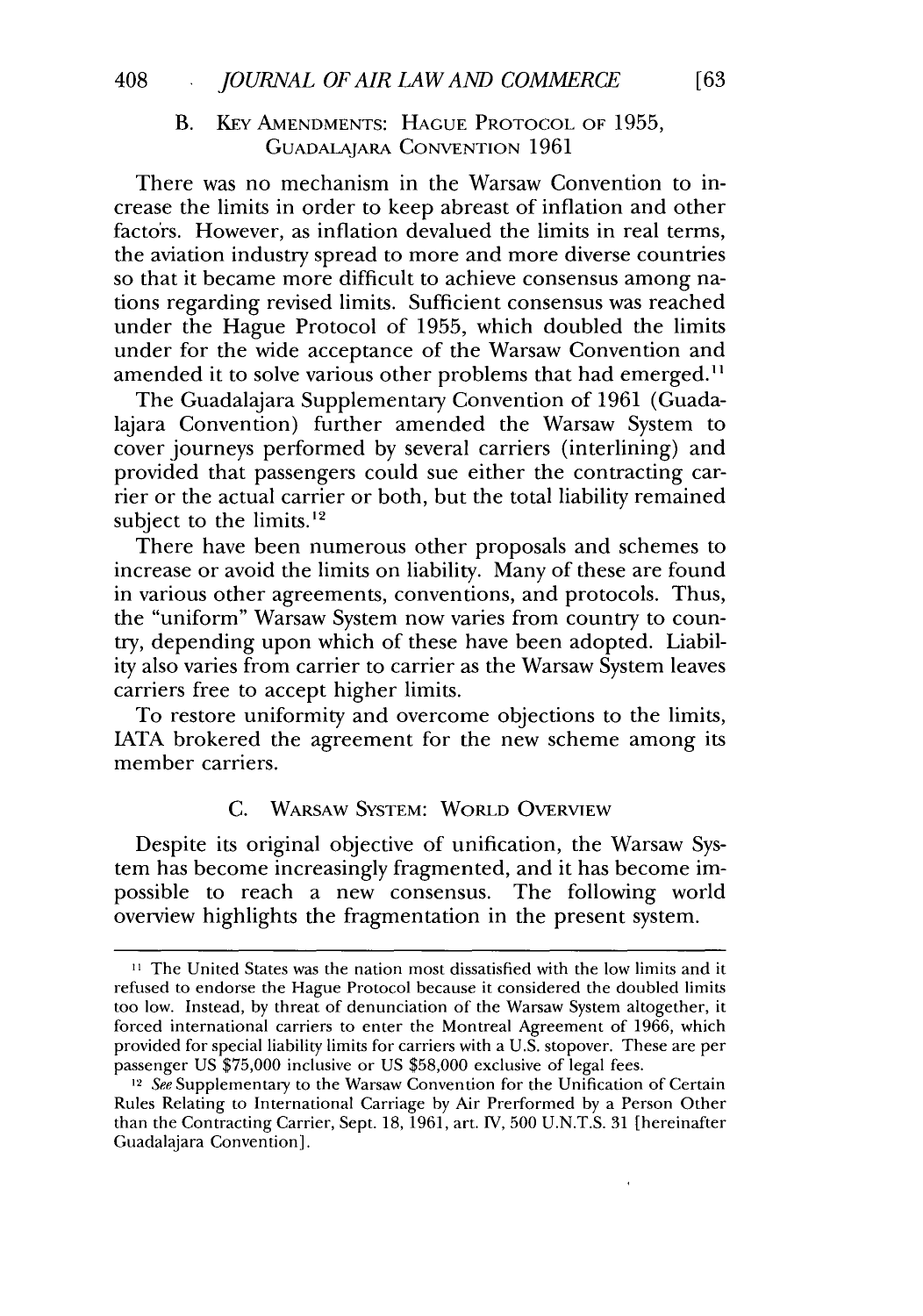| Instrument                                            | Number of Parties<br>Countries/Carriers | Date in Force                   |  |
|-------------------------------------------------------|-----------------------------------------|---------------------------------|--|
| <b>Warsaw Convention 1929</b>                         | 127                                     | 2/13/33                         |  |
| Hague Protocol 1955                                   | 113                                     | 8/1/63                          |  |
| Guadalajara Convention 1963                           | 71                                      | 5/1/64                          |  |
| Guatemala City Protocol 1971                          | 11                                      | (30 ratifications)<br>required) |  |
| Montreal Additional Protocols 1975                    |                                         |                                 |  |
| No. 1                                                 | 28                                      | (30 ratifications<br>required)  |  |
| No. 2                                                 | 29                                      | (30 ratifications<br>required)  |  |
| No. 3                                                 | 21                                      | (30 ratifications<br>required)  |  |
| Montreal Protocol No. 4 1975                          | 26                                      | (30 ratifications<br>required)  |  |
| IATA Intercarrier Agreement on<br>Passenger Liability | 66+                                     | 10/31/95                        |  |
| Agreement to Implement IATA<br>Intercarrier Agreement | 47                                      | 2/14/97                         |  |

#### Warsaw System World Overview<sup>13</sup>

Aviation is one of the world's most dynamic industries. When it takes over twenty years to achieve the required number of ratifications, circumstances change so much that the proposed reform is overtaken and outmoded long before it can be implemented.<sup>14</sup> It is not surprising that the industry has abandoned the traditional process and has developed its own reforms, albeit within the framework of the Warsaw System under the IATA scheme.

Nevertheless, as seen from the discussion below, the problems cannot all be solved contractually by the private sector, and the Montreal Protocols contain essential reforms that have received substantial, but as yet insufficient, support to come into force.<sup>15</sup>

**<sup>13</sup>**Compiled by author from data provided by the Australian Department of Transport Aviation Policy Division, Canberra (Apr. 1997) and IATA Web Site (visited Feb. 14, 1997) <http://www.iata.org>.

<sup>&</sup>lt;sup>14</sup> For a discussion of the current position of the Warsaw System see Caplan, *supra* note 7, at 132-37.

**<sup>15</sup>** *See* Additional Protocols to Amend Convention for the Unification of Certain Rules Relating to International Carriage by Air, Sept. 25, 1975, 22 I.L.M. **1,3** [hereinafter Montreal Protocols].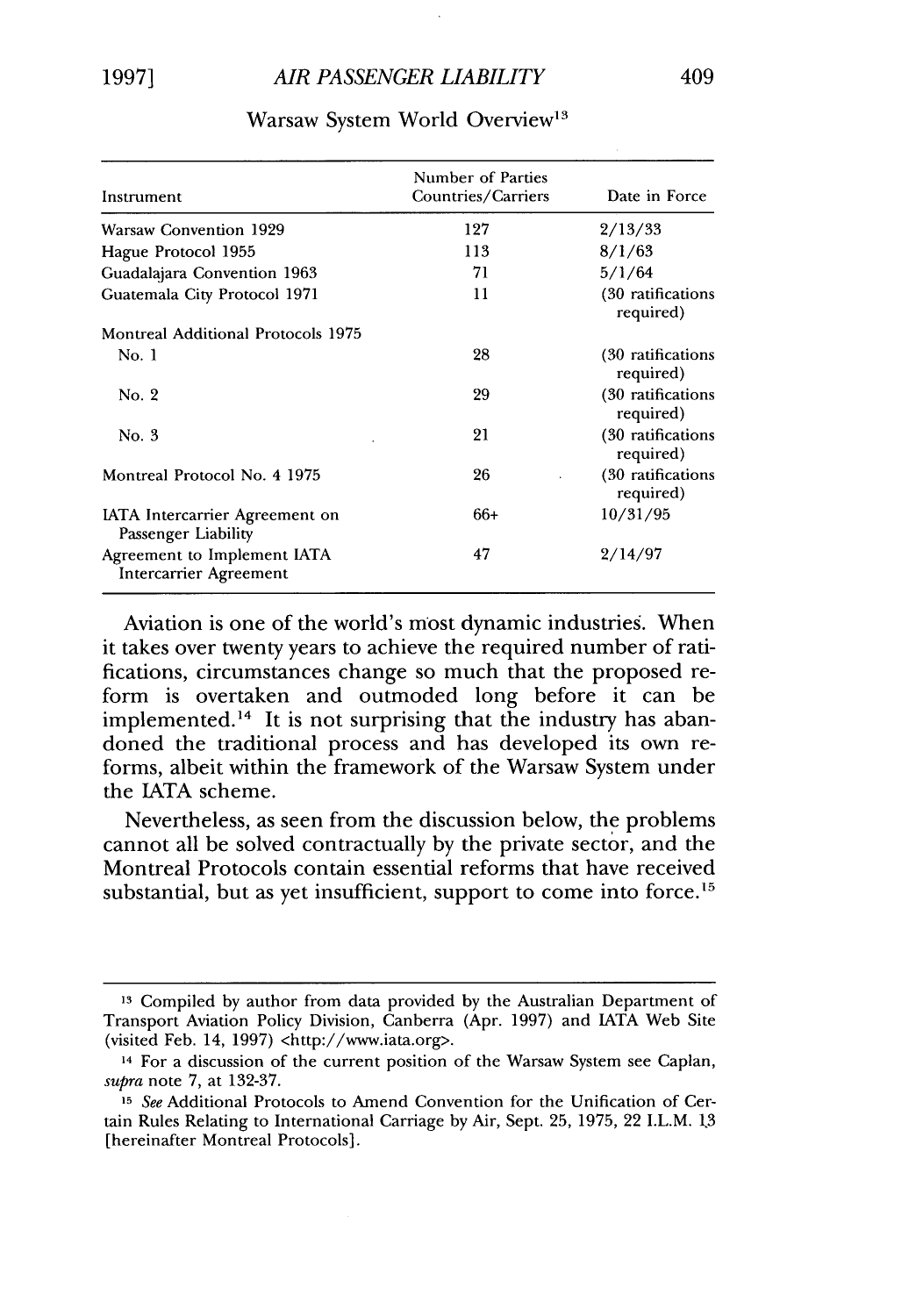# III. LIMITS ON LIABILITY

#### A. MULTILATERAL AND UNILATERAL ARRANGEMENTS

Under the Warsaw System, although liability is strict<sup>16</sup> or presumed, the amount recoverable has traditionally been limited. The 1929 convention contained no mechanism for automatic review of the limits, and subsequent multilateral efforts have failed to reach general agreement on the issue. The Hague Protocol doubled the original limits, but even this was not sufficient for the United States which, instead, made its own special arrangement with carriers.<sup>17</sup> Subsequently, many other countries have made their own special arrangements for higher limits.<sup>18</sup>

Multilateral efforts by government have failed to restore uniformity. The inter-governmental multilateral negotiation process is so slow that it becomes self-defeating. In the time required to reach consensus, the new limits become inadequate. This is the problem with the Montreal Protocols of 1975. They have not yet come into force despite providing for a general increase to  $100,000$  SDR, and the limit is already out of date.<sup>19</sup>

#### B. SPECIAL CONTRACTS

The Warsaw System made provision for another approach to this problem. Article 22(1) provides that the carrier may, by special contract, agree upon a higher limit of liability for the passenger.<sup>20</sup> Many carriers used this method to provide higher limits to their passengers and, until recently, this method led to further diversity in the system. IATA, with the unanimous support of its carrier members, has now used this method to introduce its scheme to reform the limits and restore uniformity. Under the IATA scheme, carriers that are party to the MIA accept strict liability to 100,000 SDR per passenger and unlimited presumed liability.

**l6** The "best endeavors" defense under Article 20 makes what is otherwise strict liability, presumed liability. In the United States, under the Montreal Agreement of 1966, carriers agreed to waive this defense.

**<sup>17</sup>***See* Protocol to Amend the Convention for the Unification of Certain Rules Relating to International Carriage by Air, Sept. 28, 1955, 478 U.N.T.S. 371 [hereinafter Hague Protocol]. The Montreal Agreement raised the limit for carriers to US \$75,000 per passenger for the United States.

**<sup>18</sup>**US \$75,000 in the United States; US \$150,000 in most of Europe; 260,000 SDR in Australia.

*<sup>19</sup> See* Montreal Protocols, *supra* note 15.

**<sup>20</sup>***See* Warsaw Convention, *supra* note 6, art. 22.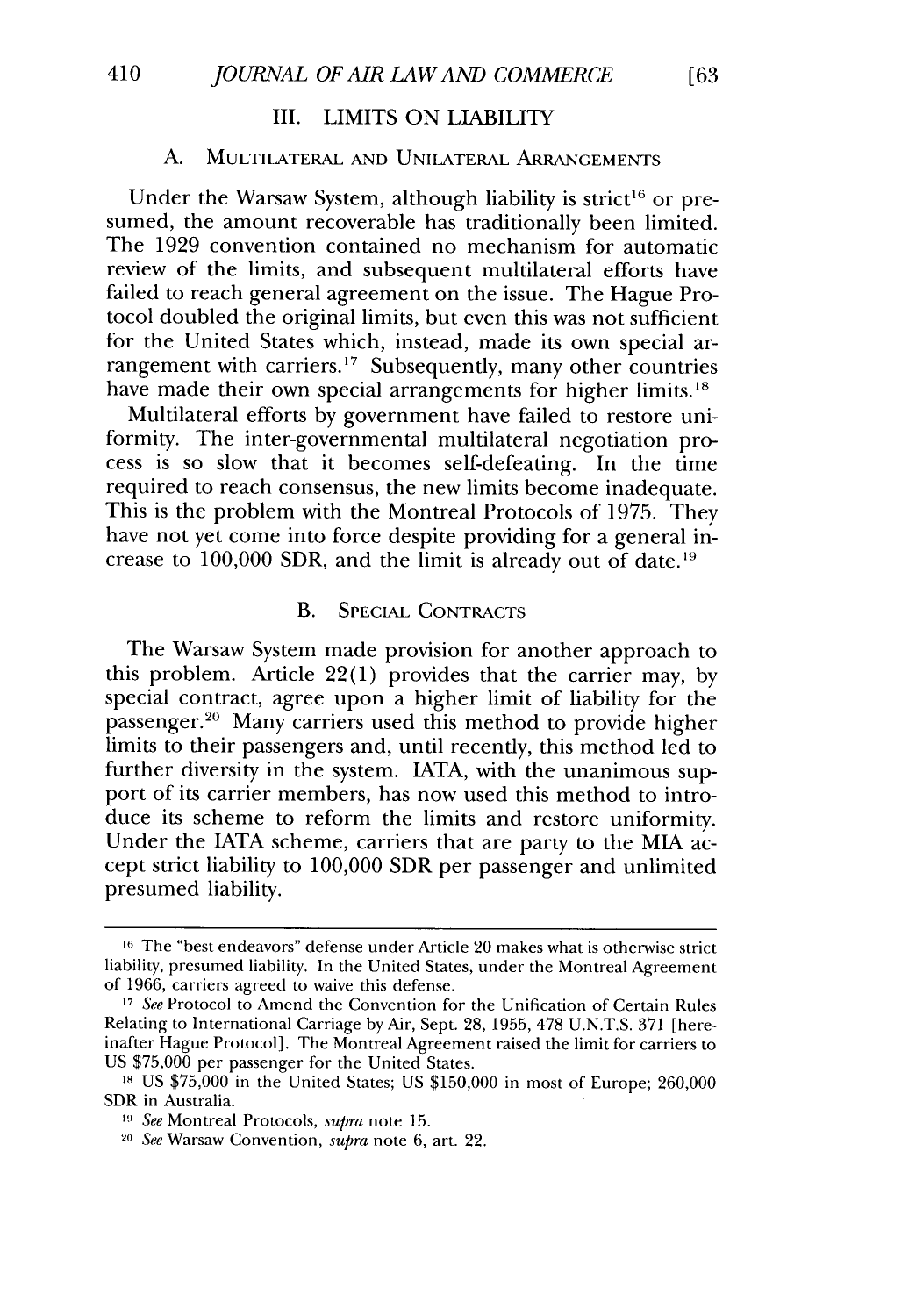#### C. TABLE OF LIMITS

The limits on liability can now be summarized as represented in the following table (excluding higher limits imposed in specific countries).

|                                                                                                                 | Passengers                                     | Baggage                          |                                  |
|-----------------------------------------------------------------------------------------------------------------|------------------------------------------------|----------------------------------|----------------------------------|
|                                                                                                                 |                                                | Registered                       | Carry on                         |
| Warsaw Convention <sup>21</sup><br>Warsaw/Hague <sup>23</sup>                                                   | 125,000 francs <sup>22</sup><br>250,000 francs | $250$ francs/kg<br>250 francs/kg | $5,000$ francs<br>$5,000$ francs |
| IATA Intercarrier Agreement <sup>24</sup><br>Strict liability <sup>25</sup><br>Presumed liability <sup>26</sup> | 100,000 SDR<br>unlimited                       |                                  |                                  |

#### Limits on Carrier Liability

#### IV. REFORMS UNDER THE IATA SCHEME

#### A. SUMMARY OF REFORMS

The LATA Passenger Agreements reform the Warsaw System in the following key ways:

**0** Uniform strict liability of 100,000 SDR per passenger. This involves waiver of the Article 22 per passenger limits<sup> $27$ </sup> and the Article 20 best endeavors defense<sup>28</sup> up to this limit;

<sup>23</sup>*See* Hague Protocol, *supra* note 17, art. 22.

<sup>24</sup>*See IIA, supra* note 1; MIA, *supra* note 5.

25 Under clause 1.2. or optional clause 11.2. carriers agree not to invoke the defense under Article 20 on 100,000 SDR of a claim.

26 Under clause 1.1. carriers agree to waive the limits in Article 22 on claims for compensatory damages arising from claims under Article 17.

**<sup>27</sup>***See* MIA, *supra* note 5, clause 1.1.

28 *See id.* clause 1.2.

<sup>21</sup> *Id.*

<sup>22</sup> Article 22 of the Warsaw Convention provides that these francs are deemed to refer to a currency unit consisting of 65.5 milligrams of gold of millesimal fineness 900. Article 22 provides that this is converted into national currency at the exchange rate prevailing on the date of the judgment. The problem is that the gold standard has been abandoned and replaced by the International Monetary Fund's unit, the Special Drawing Right (SDR), which has been made the exclusive reserve currency for transaction among IMF States. The SDR is defined in terms of a basket of currencies, not in terms of gold. The Montreal Protocols 1-3 convert the limits under the Warsaw System to SDR. However, they are not yet in force. In the meantime, the method of converting the franc into national currency varies from country to country. *See* S.S. Pharm. Co., Ltd. v. Qantas Airways, Ltd. (1989) 1 Lloyd's Rep. 319 (in dicta that the appropriate method of conversion in Australia was the market price of gold at the date of judgment) (appeal dismissed on other grounds).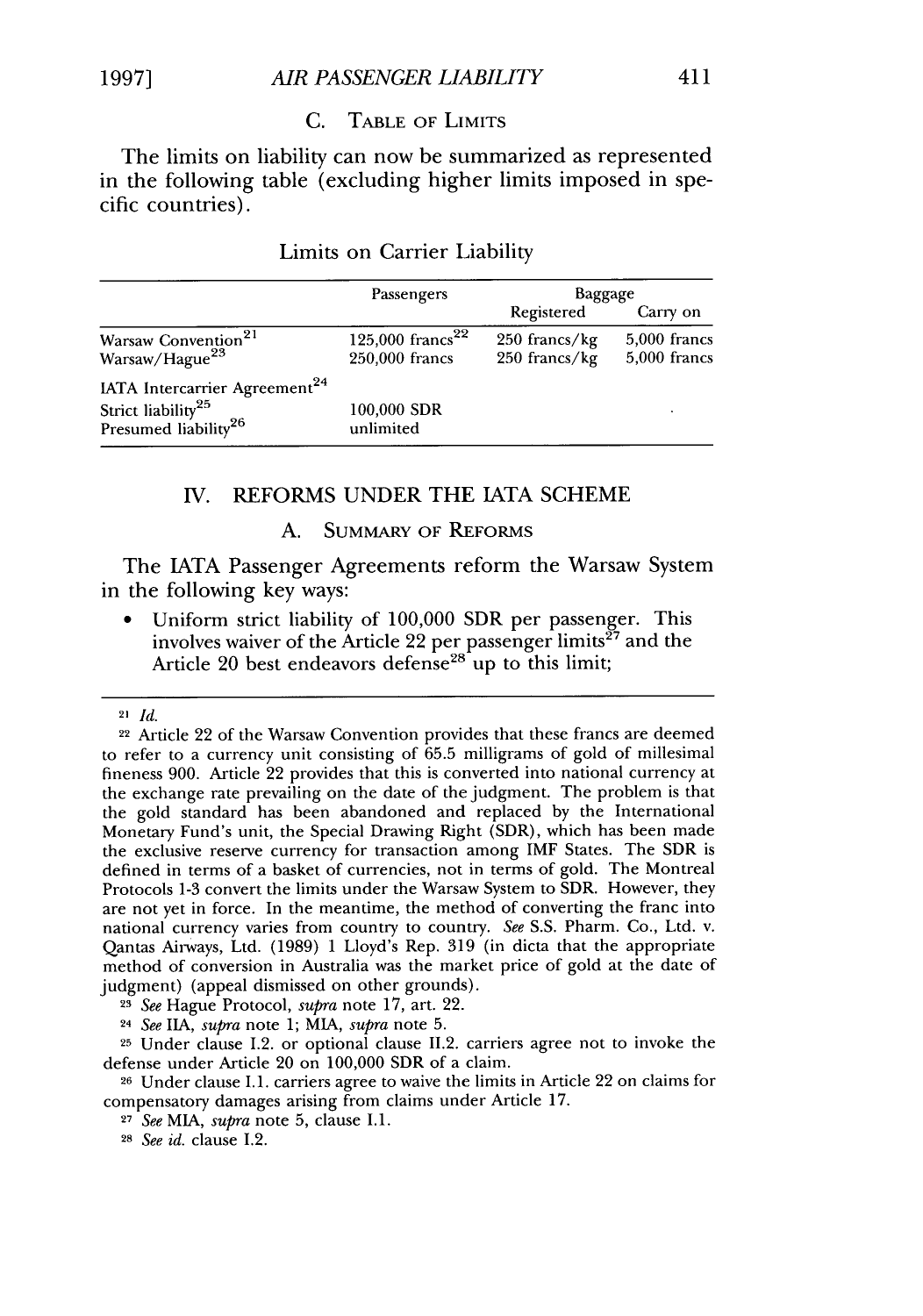- **"** Unlimited presumed liability above 100,000 SDR. This involves waiver of the Article 22 per passenger limits; $^{29}$
- Optional law of domicile or permanent residence of passenger. This involves adding a fifth jurisdiction to the plaintiff's choices under Article *28;30*
- \* Optional variation of **100,000** SDR limit according to route, subject to government approval. $31$

The measures designed to achieve these reforms are discussed in the following paragraphs. $32$ 

#### B. ONLY ARTICLE 17 CLAIMS COVERED

The IATA Passenger Agreements apply only to claims for damages for injury to passengers under Article 17. They do not cover claims for loss or damage to baggage under Article 18 or for delay under Article 19, both of which remain subject to the usual convention provisions. $33$  However, it will be a rare case where the amount at stake will justify litigation on the Article 20 best endeavors defense up to the limit, or to try and break the limit for carrier misconduct under Article **25."** However, these will continue to be important practical issues for cargo, which is also outside the LATA scheme.

#### C. WAIVER OF ARTICLE 20 BEST ENDEAVORS DEFENSE

Article 20 of the Warsaw System provides that the carrier is not liable **if** it proves that all necessary measures were taken by it and its agents to avoid the damage, or if it was impossible to take such measures.<sup>35</sup> Because of this defense, many authors characterize carrier liability under the Warsaw System as presumed liability rather than strict liability. However, the defense is waived in the United States under the Montreal Agreement and is limited or waived in several amendments of the Warsaw System, which have not yet come into force.

This defense is akin to the principles of force majeure in contract and inevitable accident in tort. To satisfy Article 20, the

*<sup>29</sup>See id.* clause 1.1; Warsaw Convention, *supra* note 6, art. 22.

*<sup>30</sup>See* MIA, *supra* note 5, clause **11.1;** Warsaw Convention, *supra* note 6, art. 28. *31 See MIA, supra* note 5, clause 11.2.

**<sup>32</sup>** For an analysis of the issues in the U.S. Department of Transportation approval see Harakas, *supra* note 3, at 115-23. *See also* Caplan, *supra* note 7, at 132- 37.

*<sup>33</sup>See* Warsaw Convention, *supra* note 6, arts. 18-19.

*<sup>34</sup>See id.* arts. 20, 25.

*<sup>35</sup> See id.* art. 20.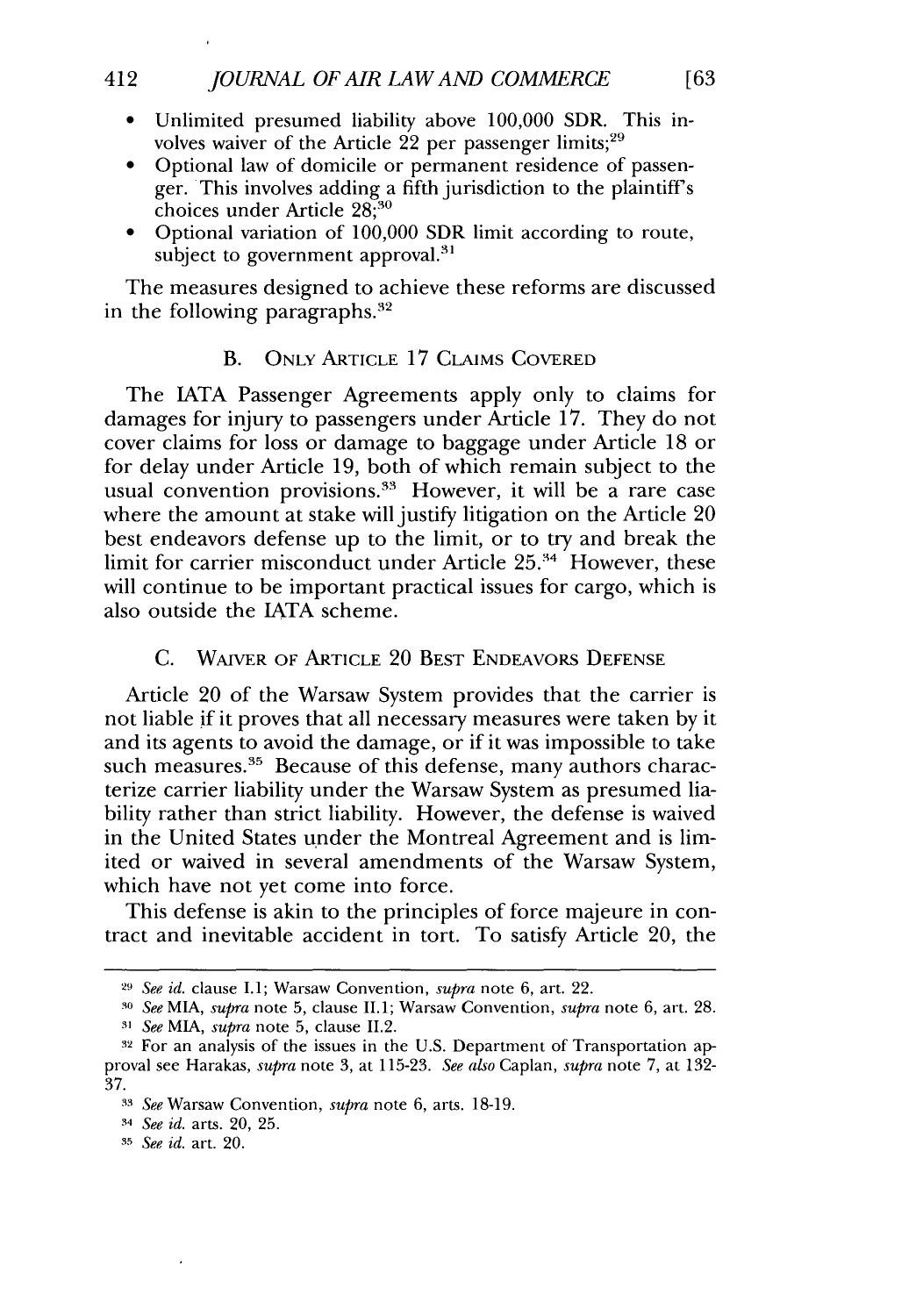range of avoidance measures required is all that were *necessary,* not merely those which were *desirable.36* The precise scope of this defense remains uncertain, but it appears to arise in many hijack and terrorism cases.<sup>37</sup> There is also doubt over whether the term "agents" includes independent contractors.

The IATA scheme removal of this defense for damages up to 100,000 SDR introduces a truly strict liability regime with presumed liability now operating only above that limit.

# D. WAIVER OF ARTICLE 22 LIMITS

Not only have the limits imposed under Article 22 become absurdly low, but the conversion of the gold franc measuring unit into local currency is uncertain and the method varies from country to country<sup>38</sup> since the gold standard has been abandoned and replaced by the SDR. The SDR is defined in terms of a basket of currencies, not in terms of gold. The Montreal Protocols 1-3 convert the limits under the Warsaw System to SDR.<sup>39</sup> However, they are not yet in force.

The most radical part of the IATA scheme is the removal of the Article 22 and Article 17 limits on liability. This marks the coming of age of the aviation industry in terms of technical and commercial responsibility. It will put pressure on long-standing limited liability regimes in place for international road, rail, and sea transport.

#### E. ARTICLE 25 Now IRRELEVANT

Article 25 of the Warsaw System provides plaintiffs with a method of breaking the limits on liability by proving serious misconduct of the carrier or its servants or agents. Under Warsaw, "wilful misconduct" is required, whereas under Warsaw-Hague the conduct must be intentional or done recklessly with knowledge that damage would probably result.<sup>40</sup> The Warsaw concept applies in the United States where it has been used in extensive litigation to break the limits on liability. The Warsaw-Hague

*<sup>36</sup> See id.*

**<sup>37</sup>**In Bornier v. Air Inter, Cass. civ. Ire. Fr., May 5,1982, 1983 R.F.D.A. 49, the defense failed because the passengers had not been subject to a security check.

*<sup>38</sup>See, e.g.,* S.S. Pharm. Co., Ltd. v. Qantas Airways, Ltd. (1989) 1 Lloyds Rep. 319.

*<sup>39</sup>See* Montreal Protocols 1-4, *supra* note 15.

<sup>40</sup>*See* Warsaw Convention, *supra* note 6, art. 25.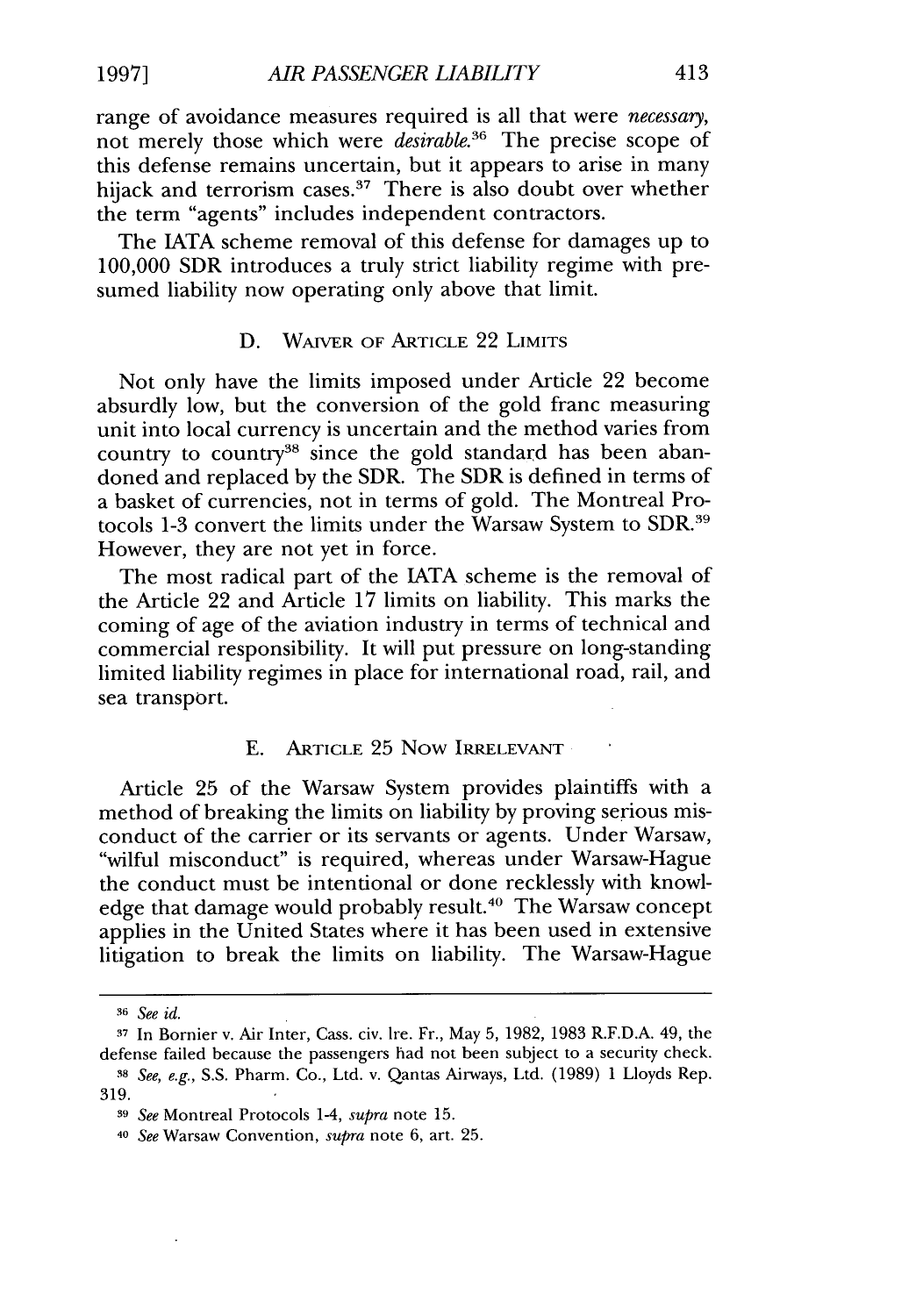concept is equally controversial with conflicting interpretations on whether objective<sup>41</sup> or subjective<sup>42</sup> knowledge is required.

[63]

One of the main aims of the IATA scheme is to avoid the increasing cost, delay, and frustration of litigation in trying to establish misconduct<sup>43</sup> of the carrier to break the Article 22 limits. With removal of the Article 22 limits on Article 17 damages, such litigation will, in the future, be confined to cargo cases.

# F. FIFTH JURISDICTION ADDED TO ARTICLE 28

Article 28 of the Warsaw System permits a plaintiff to choose the courts of any of the following jurisdictions in which to bring an action:

- the carrier's domicile;
- the carrier's principal place of business;
- **"** the carrier's place of business through which the contract is made; or
- the destination.

Proponents of the IATA scheme describe the addition of the fifth jurisdiction in these terms:

This provision is key to assuring that passengers and their families receive compensatory damages commensurate with their reasonable expectations. The law of the passenger's domicile is the law around which he or she made plans before the accident, the law where (in the event of death), the estate will be probated and where the passenger's survivors will most likely continue to live.<sup>44</sup>

Aviation is so widespread that it is impossible to reach a consensus on a universal limit or absolute measure of damages for death or personal injury. By adding the fifth jurisdiction, the IATA scheme taps a formula that, in most cases, will be fairer and more convenient. Unfortunately, there are some doubts about its legality.

*<sup>41</sup> See* S.S. Pharm. Co. Ltd. v Qantas Airways Ltd. (1991) 1 Lloyds Rep. 288.

<sup>42</sup>*See* Goldman v. Thai Airways Int'l, Ltd., 1 W.L.R. 1186 (C.A. 1983).

<sup>43 &</sup>quot;Wilful misconduct" under Warsaw is defined as "recklessly with intention." *See* Hague Protocal, *supra* note 17, art. 20.

<sup>44</sup> American Transport Association application to U.S. Department of Transportation approval of the scheme.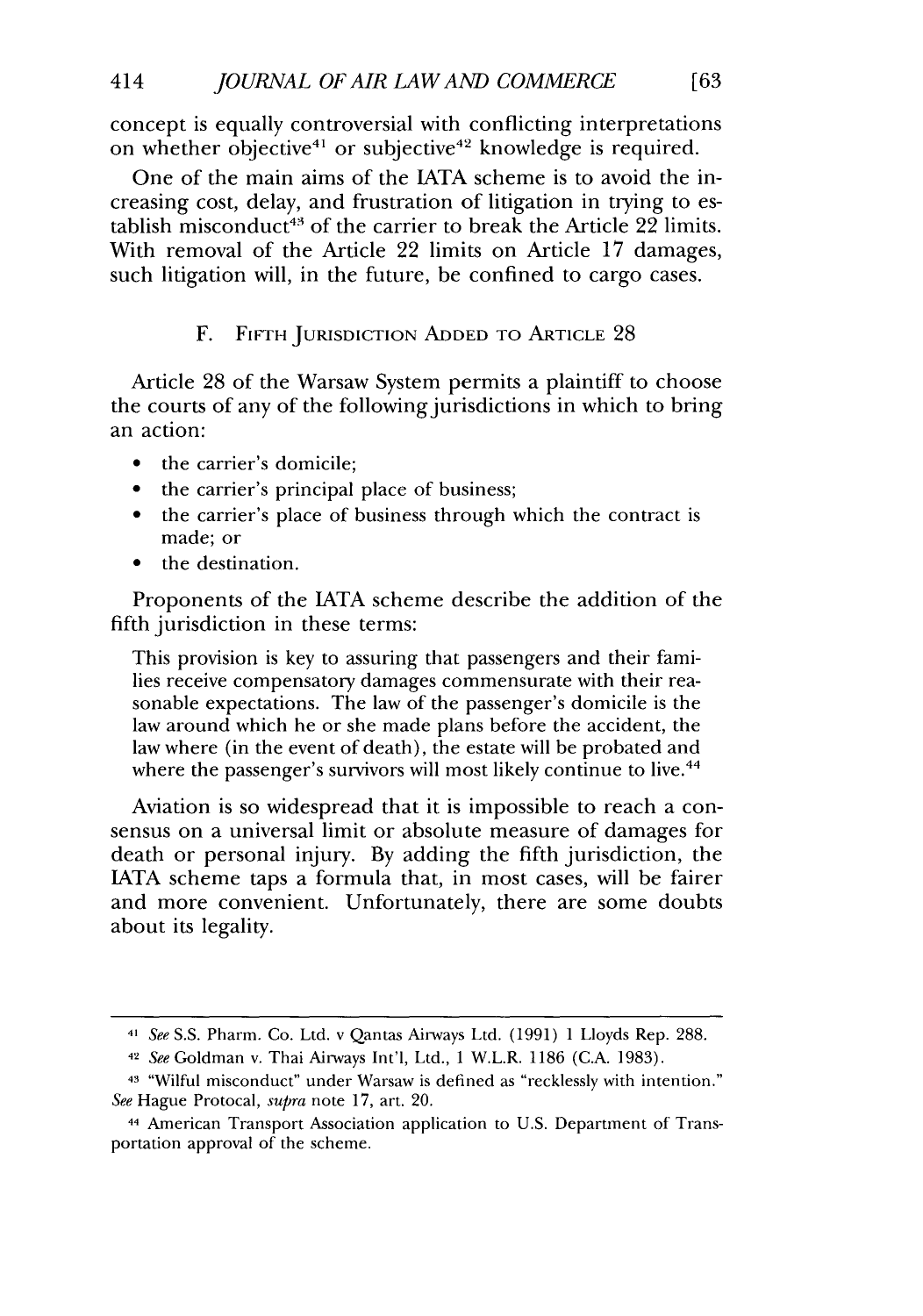# V. LEGAL BASIS OF THE SCHEME

# A. CONTRACT WITH **PASSENGER**

Authority for the scheme comes from the Warsaw System Article 22(1), which provides that, by special contract, the carrier and passenger may agree upon a higher limit of liability. This will usually be done through the passenger ticket, which, under Article 3(2), is prima facie (but not conclusive) evidence of the terms of the contract.<sup>45</sup> The ordinary principles of contract law will determine whether or not the MIA terms have been effectively included in the contract. It will take some time before knowledge of the terms is so widespread that notice is presumed and even longer before they become part of the custom of the trade. Many passengers are still not aware of the limits under the Warsaw System. However, as the MIA terms are generally more favorable to the passenger than the Warsaw System terms, a passenger is unlikely to challenge the terms on this basis.

Could a carrier or its insurers avoid the MIA terms because they have not been effectively incorporated into the contract on ticket case principles, e.g., because the passenger has inadequate notice, language skills, age, or capacity? Passengers are unlikely to make admissions against their own interest to assist the carrier. Estoppel appears to require the passenger to have knowledge of the terms that is similar to the knowledge required to incorporate the terms into the contract.

#### B. **PASSENGER** THIRD PARTY

Do the **IIA** and MIA provide a sufficient legal basis for the special terms even if they are not incorporated into the contract between carrier and passenger? This issue is especially important between February 14, 1997, when the MIA was declared effective, and the date when each carrier:

(a) introduces the documents and systems to incorporate the terms into their conditions of carriage and tariffs, and

(b) organizes insurance coverage for the increased liability.

The **IIA** is broad and in more general terms than the MIA. It does not specify the 100,000 SDR threshold, which marks the transition between strict and presumed liability under the MIA.46 Nevertheless, the IIA does clearly establish the general

**<sup>45</sup>**Warsaw Convention, *supra* note 6, art. 3, § 2.

<sup>46</sup>*See* **11A,** *supra* note 1.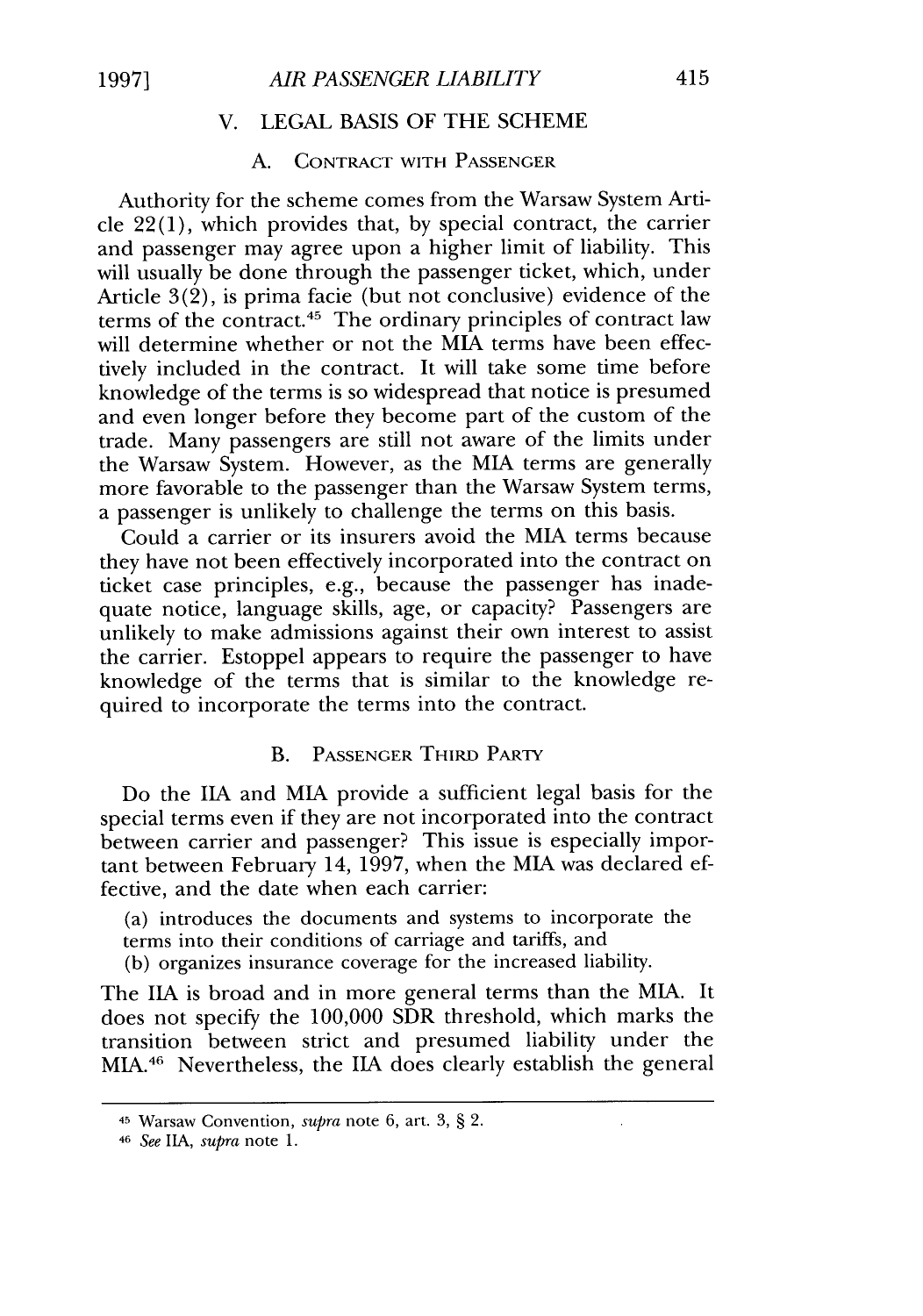agreement to waive the limit on liability.<sup>47</sup> The further details and agreed method are clearly established through the MIA.

However, these are agreements among carriers for the benefit of passengers who are not themselves parties to the agreements. Traditionally, privity of contract would prevent passengers from suing directly on the agreements to enforce the rights in England.<sup>48</sup> This is to be contrasted with the long-standing position in the United States,<sup>49</sup> and more recently in Australia,<sup>50</sup> where passengers may well be able to enforce the rights even though they are not parties to the agreement.<sup>5</sup>

#### **C.** LEGALITY OF FIFTH JURISDICTION

Is the so-called fifth jurisdiction provision legal? **11A** clause 1 and MIA optional clause I1.1. purport to allow the law of the passenger's domicile to determine recoverable compensatory damages.52 While this is likely to be fairer and more convenient for the plaintiff passenger, it is not one of the four jurisdictions from which the plaintiff must choose under Article 28. This appears to directly offend Article 32,<sup>53</sup> which provides:

Any clause contained in the contract and all special agreements entered into before the damage occurred by which the parties purport to infringe the rules laid down by this Convention, whether by deciding the law to be applied, or by altering the rules as to jurisdiction, shall be null and void.<sup>54</sup>

Thus, it appears that a carrier or its insurers could avoid this clause in the MIA even if it was agreed and included in their conditions of carriage.

#### **D.** ARBITRATION

Another element of the IATA scheme provides for settlement of claims by arbitration rather than by the normal courts.55 Article 32 of the Warsaw System expressly permits arbitration clauses

*<sup>47</sup> See id.*

<sup>48</sup>*See* Beswick v. Beswick, 1967 App. Cas. 58.

*<sup>49</sup> See* Lawrence v. Fox, 20 N.Y. 268 (1859).

*<sup>50</sup>See* Trident Gen. Ins. Co., Ltd. v. McNeice Bros. Proprietary Ltd. (1988) 165 C.L.R. 107.

**<sup>51</sup>** Consider also statutory provisions such as Property Law Act, 1974, § 55 (Austl.) which grant third party beneficiaries similar rights of enforcement.

**<sup>52</sup>***See 11A, supra* note 1; MIA, *supra* note 5.

**<sup>53</sup>**Reinforced by Article 24.

**<sup>5,</sup>** Warsaw Convention, *supra* note 6, art. 32.

*<sup>55</sup> See id.*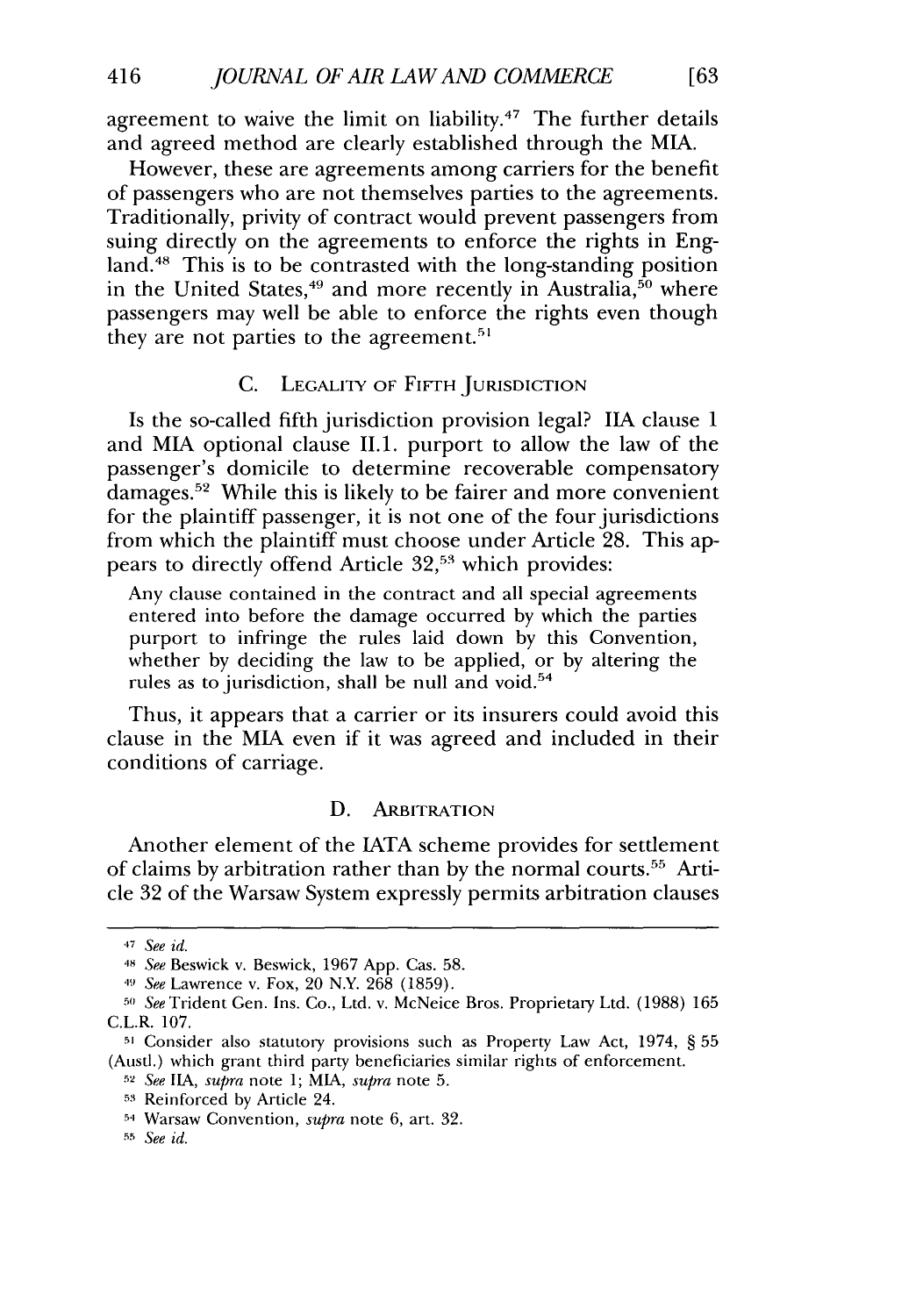for goods, but is silent on the point for passengers and baggage.56 The strong implication is that it is not permitted for them. Further analysis must await the release of details on the arbitration scheme.

# VI. IMPLICATIONS FOR TRAVEL AGENTS AND TOUR OPERATORS

#### A. AGENTS OR PRINCIPALS

The law is unsettled on whether a tour operator or travel agent acts as an agent or principal of the actual carrier.<sup>57</sup> The conflicting cases have been reconciled in the landmark decision of the Privy Council,<sup>58</sup> which divided the cases into two categories.<sup>59</sup> Usually, the travel agent and tour operator are mere agents of the carrier and/or passenger in the first category described by the Privy Council. In the Privy Council's second category, the travel agent or tour operator is found to be the principal contractor who has undertaken to supply the services that will often be performed by others as sub-contractors. More and more package holidays are being construed in this way. The second category is the norm in Europe where the E.C. Directive on Package Holidays deems the travel agent or tour operator to be the principal in package holidays.<sup>60</sup>

#### B. WARSAW SYSTEM

If the travel agent or tour operator is merely acting as an agent of the carrier (first category situation), then they are not a party to the carrier's contract with the passenger and they cannot be sued upon it. $61$  If the travel agent or tour operator are sued, then they are entitled to limited liability under the Warsaw System, provided they prove that they were acting within the

*<sup>56</sup>See id.*

*<sup>57</sup>See* T.C. Atherton, *Package Holidays: Legal Aspects,* 15 TOURISM **MANAGEMENT** 193-99 (1994).

**<sup>58</sup>***See* Wong Mee Wan v. Kwan Kin Travel Services Ltd. (1995) 4 All E.R. 745, 746.

**<sup>59</sup>***See* T.C. Atherton, *Tour Operator's Responsibility for Package Holidays: Common Law Takes the E.C. Directive Model Global,* 3 TRAVEL L. J. 90-96 (1996).

**<sup>60</sup>***See Wong Mee Wan,* 4 All E.R. at 754-55.

*<sup>61</sup> See generally* GREAT BRITAIN LAW **COMMISSION,** PRIVITY OF **CONTRACT: CON-**TRACTS FOR THE **BENEFIT** OF THIRD PARTIES (1996).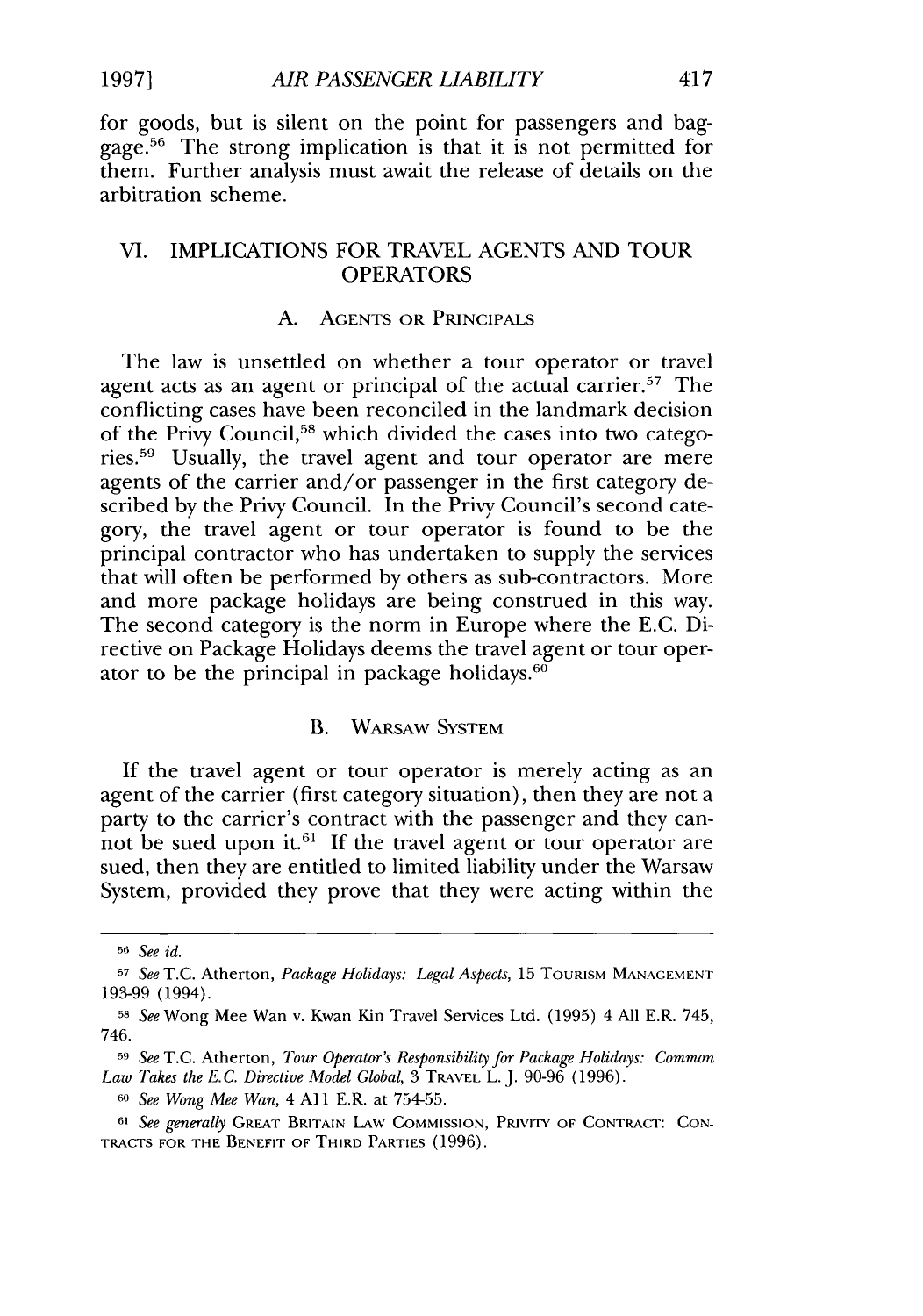scope of their authority.<sup>62</sup> Otherwise, their liability to the passenger is determined by tort law.

If the travel agent or tour operator is acting as principal (second category situation) who undertakes responsibility for the entire journey, then they may become jointly and severally liable to the passenger with the actual carrier at fault under Article 30 of the Warsaw System or under the Guadalajara Convention of 1961.<sup>63</sup> Article 30 applies where there are "successive carriers" within the meaning of Article  $1(3)$ .<sup>64</sup> The Guadalajara Convention has wider application.

#### C. GuADALAJARA CONVENTION

The Warsaw System rules and limits are further extended by the Guadalajara Convention, which applies when the person contracting as principal with the passenger (contracting car $rier)$ <sup>65</sup> is different from the actual carrier providing the carriage in whole or in part (actual carrier).<sup>66</sup> This often arises in charter, interlining, and package holiday situations. The Guadalajara Convention makes the contracting carrier liable jointly and severally with the actual carrier and subject to the Warsaw System rules and limits.<sup>67</sup> A travel agent or tour operator who contracts with the passenger for air travel as principal (Privy Council's second category discussed above) will be a contracting carrier under the Guadalajara Convention.<sup>68</sup>

If the Warsaw limits apply, then the travel agent and tour operator are not at great risk. However, under Article 3, the acts and omissions of an actual carrier are deemed to be those of a travel agent or tour operator who is a contracting carrier. Thus, if the Warsaw System limits do not apply because of failure to provide the required documentation,<sup>69</sup> or are broken because of carrier misconduct,<sup>70</sup> travel agents and tour operators in the second category have unlimited liability for the acts and omissions

[63

*<sup>62</sup> See* Warsaw Convention, *supra* note 6, art. 25; Reed v. Wiser, 555 F.2d 1079, 1084-85 (2d. Cir. 1977).

*<sup>63</sup>See* Guadalajara Convention, *supra* note 12, art. 3.

*<sup>64</sup> See* Warsaw Convention, *supra* note 6, art. 30.

**<sup>65</sup>***See* Guadalajara Convention, *supra* note 12, art. 1(b).

**<sup>66</sup>***See id.* art. 1 (c) (expressly excluding a successive carrier covered by Warsaw Convention arts.  $1(3)$ ,  $30$ ).

**<sup>67</sup>** *See id.* art. 2.

**<sup>68</sup>** *See id.* art. 3.

*<sup>611</sup> See* Warsaw Convention, *supra* note 6, arts. 3 (tickets), 4 (baggage checks).

<sup>70</sup> *See id.* art. 25.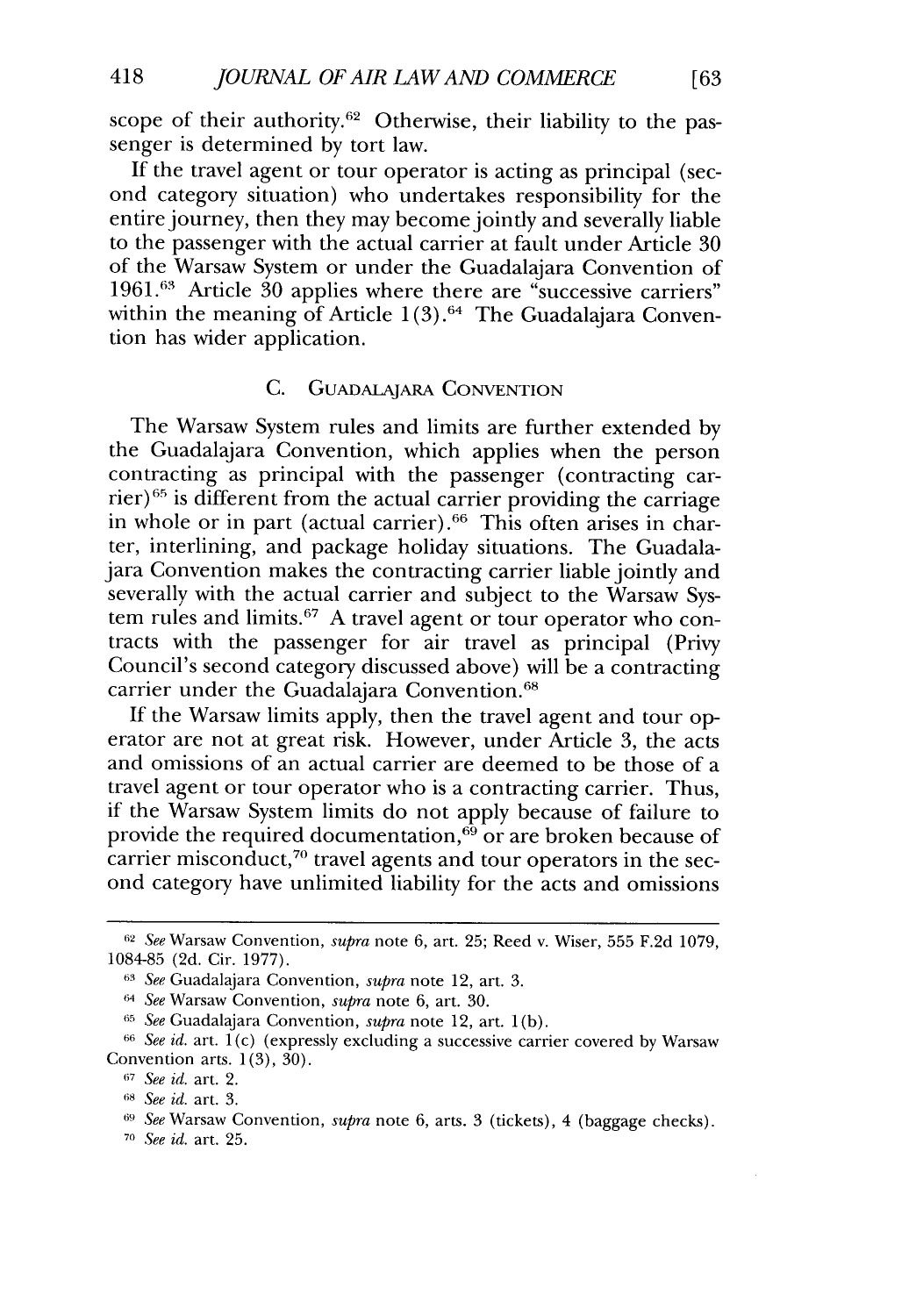of the actual carrier.71 This has been a concern for travel agents and tour operators for some time.

#### D. IMPACT OF THE IATA **SCHEME**

When these principles are applied to the IATA scheme, the travel agent and tour operator are placed at intolerable risk. It appears that they, too, become liable to the passenger for the actual carrier's waiver of limits and defenses under the Warsaw System. The terms of Article 3(1), which makes the contracting carrier liable for the acts or omissions of the actual carrier, is similar to the terms of Article 3(2), which provides for the converse.<sup>72</sup> However, Article 3(2) also provides: "[A]ny special agreement under which the contracting carrier assumes obligations not imposed by the Warsaw Convention or any waiver of rights conferred by that Convention ... shall not affect the actual carrier unless agreed to by him."73

There is no such proviso to the contracting carrier's liability for the actual carrier's acts or omissions under Article  $3(1)$ .<sup>74</sup> On a plain meaning interpretation of the provision, it appears that the contracting carrier is liable on the terms set by the actual carrier.

This conclusion is reinforced if, as is usual, the travel agent's or tour operator's brochure or contract with the passenger states something to the effect of "the carriage of passengers and baggage by the carrier is performed subject to the conditions of carriage endorsed on the relevant travel tickets and documents issued by the carrier."

Such a provision, which is designed to ensure that the carrier's limitation conditions apply to protect the travel agent and tour operator, would have the effect of expressly binding them to the carrier's waiver of Warsaw System limits and defenses under the IATA scheme. Could the travel agent or tour operator alter this term to avoid responsibility for an actual carrier's waiver of defenses or limits? This would be difficult to enforce because Article 9 prohibits contracting out.75

**<sup>71</sup>** *See* Guadalajara Convention, *supra* note 12, art. 3(1). (contracting carriers are not given protection similar to that provided to actual carriers for their acts or omissions under the proviso to Art 3(2)).

**<sup>72</sup>** *See* Guadalajara Convention, *supra* note 12, art. 3.

**<sup>71</sup>** *Id.* art. 3(2).

**<sup>74</sup>** *See id.* art. 3(1).

**<sup>75</sup>** *See* Warsaw Convention, *supra* note 6, art. 9.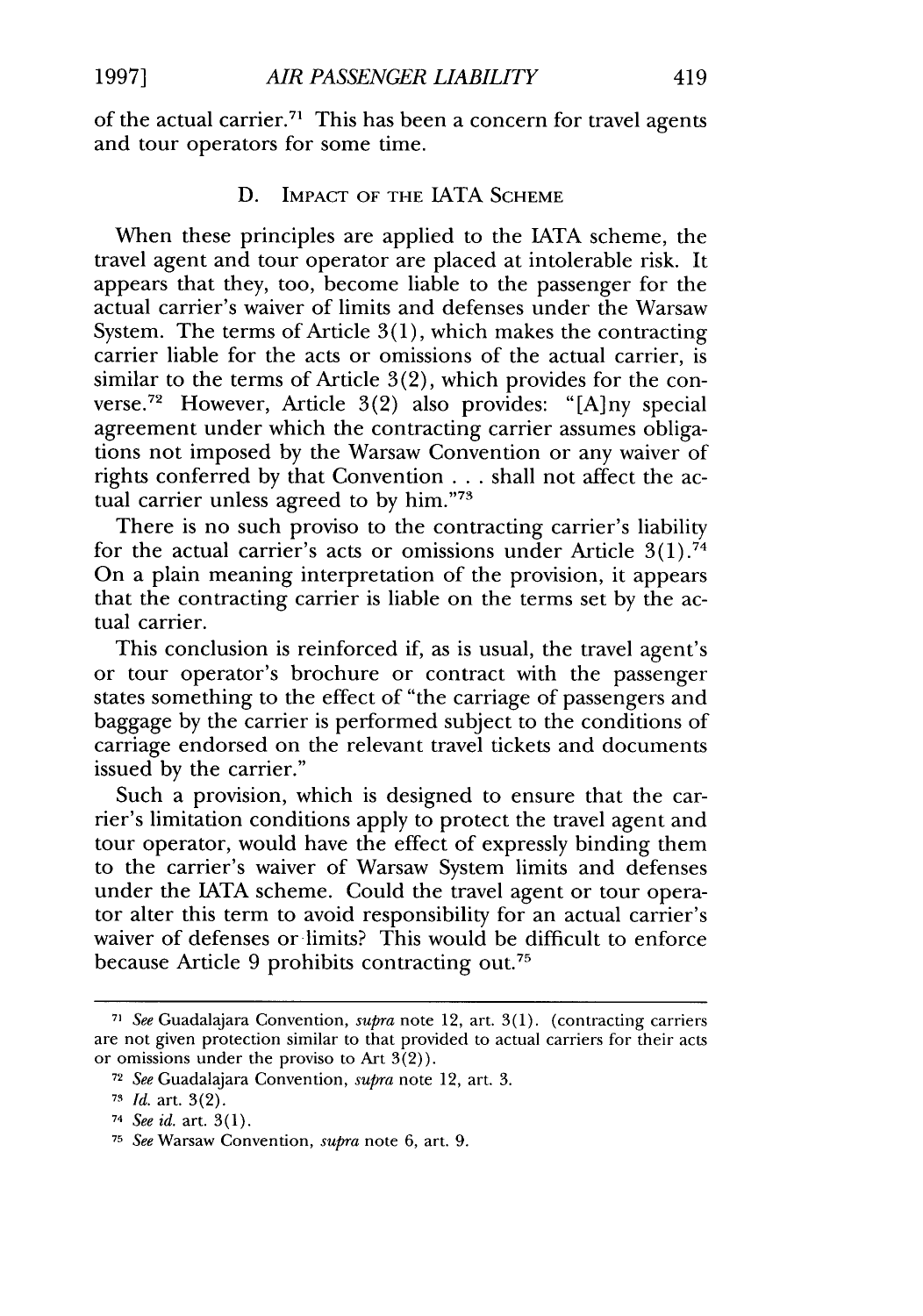Under Article 7 the passenger or the passenger's representatives may sue the travel agent or tour operator with or without suing the actual carrier. While any rights to indemnity against the party at fault are preserved by Article *X,* this may be of little comfort if the actual carrier or its insurer is unable or unwilling to pay. At the least, travel agents and tour operators should insist that the actual carrier is insured and that the policy is extended to cover the contracting carrier. However, the innocent travel agent and tour operator are still likely to be left with unreimbursed legal costs and some risk of bearing unlimited liability. Thus, the position of a travel agent or tour operator acting as a principal is unsatisfactory under the scheme as presently structured.

# VII. CONCLUSION

The IATA scheme is a radical private sector initiative designed to reform some of the key problems of the Warsaw System. It introduces a uniform strict liability of 100,000 SDR per passenger and unlimited presumed liability. It waives the best endeavors defense under Article 20 and it renders litigation to break the limit by proving carrier misconduct under Article 25 unnecessary. It offers passengers the fairest and most convenient choice of the law of their residence or domicile to determine recoverable compensatory damages. These are solutions to problems that have floundered in inter-governmental multi-lateral negotiations for decades.

As in all efforts at self-regulation, IATA is constrained by the legal framework in place for the industry. This limits the effectiveness of some of the reforms for carriers and passengers. On the one hand, the scheme is underway even before some carriers have their insurance and other arrangements in place. On the other hand, it will always be difficult to ensure that the MIA terms become part of every carriage contract. There are doubts about the legality of the fifth jurisdiction and arbitration under the Warsaw System. The scheme opens up unexpected and unwelcome risks for travel agents and tour operators that their representative bodies need to address urgently.

Some of these problems will be difficult to resolve within the constraints of the existing legal framework. The neatest solution is for the state parties to the Warsaw System to formulate and implement an urgent protocol to make adjustments to the legal framework necessary to facilitate the IATA scheme of re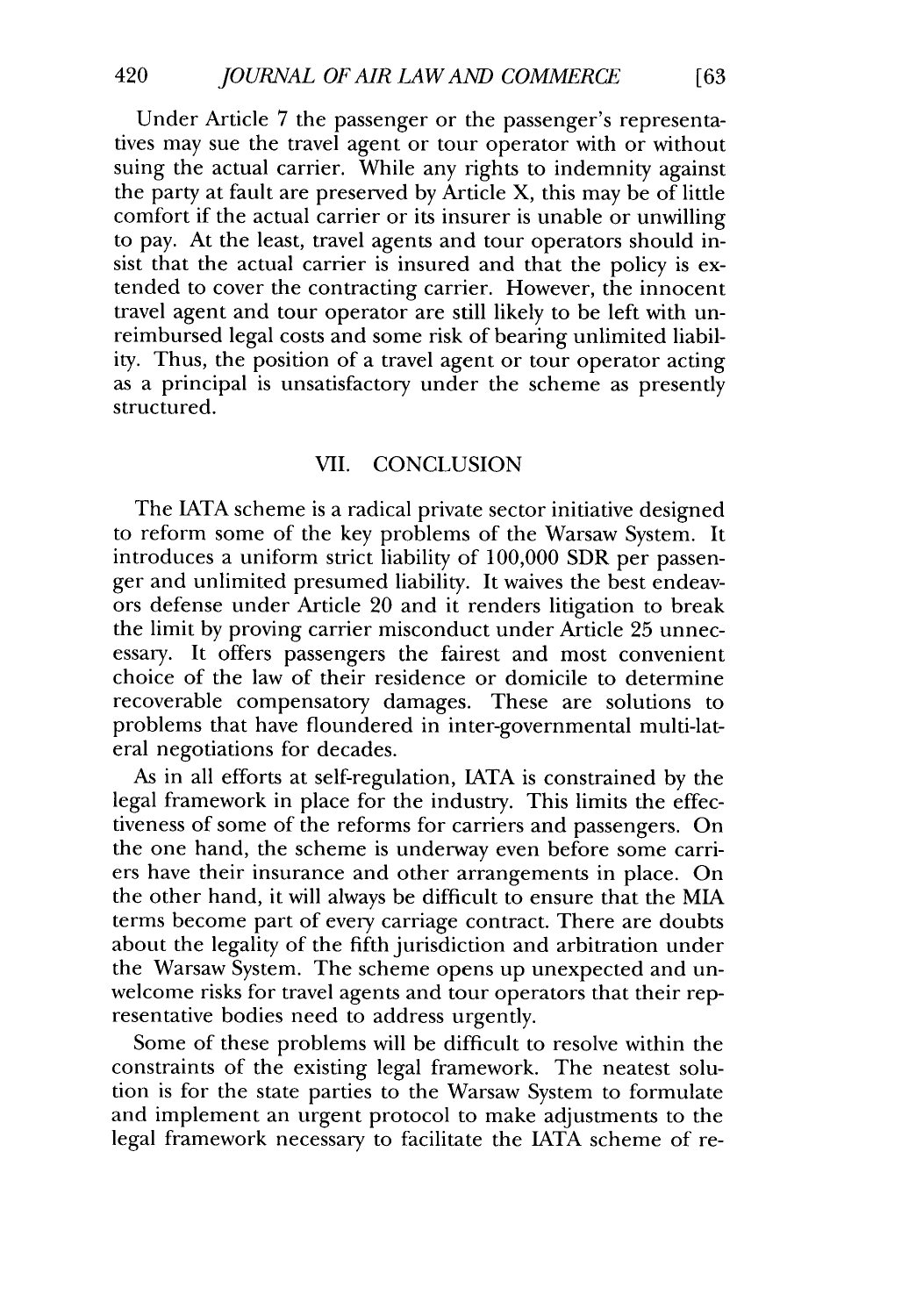forms. Unfortunately, judging from past form, this takes a long time, it takes us back to the beginning of the problems.

Nevertheless, the IATA scheme is a great leap forward; it is a fair and widely accepted model for reform. It is being implemented right now, and the problems will be resolved as well as can be done along the way. This places enormous pressure on state parties to the Warsaw System to catch up.